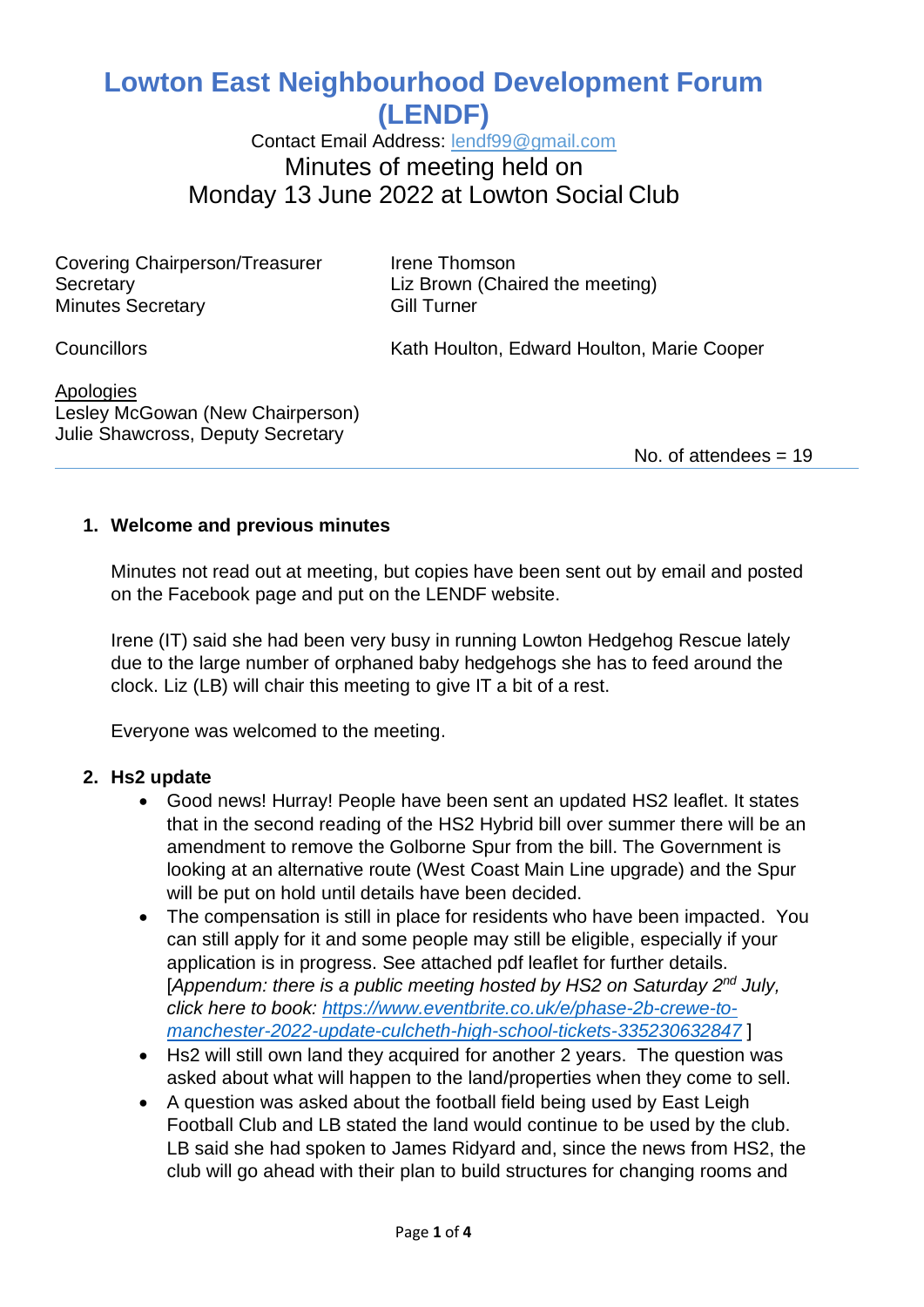toilets and upgrade the pitches. A large amount of Sports England moneys will be used to upgrade the field/pitches/changing rooms and it will come with a covenant (at least 5 years or more) to protect it from change of land use as otherwise it would be a waste of money. LB to find out more information before the next meeting.

• Village Green status was discussed for the field and this will be looked into, although as long as it is used by the football club, the land would be safe. There is already a village green in Lowton (Mount Tabor).

## **3. Pennington Flash Country Park licensing application submitted by Leigh Sports Village**

- The closing date for the application was 7 June 2022. It was reported there was only 1 sign notifying people of the application and this was close to the current building work at the Flash, where few people would look. A question was asked if the notice was put up with adequate time to object as people were only aware of it a few days before the deadline. This will be discussed at the next meeting when more information is known.
- Relevant objections were discussed. LB said that although the main concern was the damage to wildlife, according to licensing law, this was not relevant. There were only 4 points that the licensing committee could consider: the prevention of crime and disorder, public safety, prevention of public nuisance, protection of children from harm. This information was found on the licensing website and we posted it on the LENDF Facebook page on the 6<sup>th</sup> June. As with many laws, wildlife and environment have little acknowledgement in law. EH, Lowton East Councillor, took us through the procedure of licensing although could not discuss any particulars of any case.
- The application on the council website stated dancing, music, alcohol until 1am 7 days a week. This licence application was not mentioned in the public presentation about the new café at Leigh sports Village on 23 May 2022. Anyone would think that Wigan Council, who own Leigh Sports Village, were trying to keep it quiet. There have now been a large number of objections, both personal and from groups, including LENDF. Concern was expressed that Leigh Sports Village seems to now be 'in charge' of Pennington Flash Nature Reserve, with the invertible conflict of interests that this has already raised. Usually a nature reserve is managed by an environmental organisation, unfortunately this is not the case here. [*Appendum: Due to the number of our objections, LSV have now changed their alcohol licence request from nightclub hours to slightly better pub hours – these new hours are still not appropriate timings for a nature reserve!!]*

#### 4. **Action points from previous meeting**.

Morris Homes – 250+ houses – land ownership

- A couple of weeks ago, pre-planning leaflets were sent out regarding another 250+ houses on Pocket Nook. They asked what people want from it – the last meeting advised we say people do not want more houses.
- LB reported that tenants lease and farm the land in question and have done so for over 40 years, they do not want to move out. Morris homes have stated that they have bought the land from the previous owner (The owner was not Mr Adamson; his land is next to the site in question, with the planned access road currently pausing at the edge of his land! ) Surveyors have been trying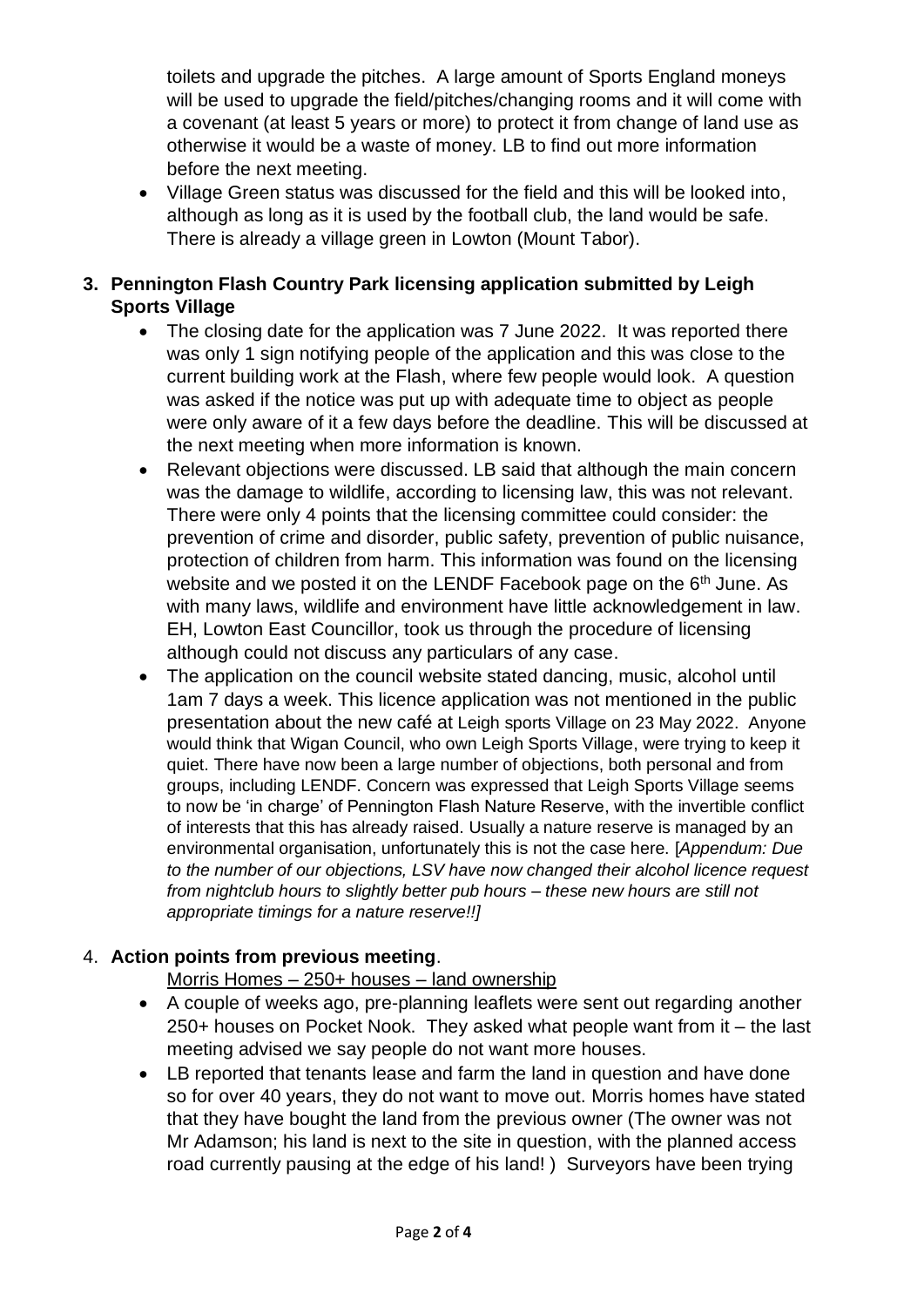to access the tenants land and the tenants have been trying to minimise this access. IT will look at the land registry site to confirm more details and report back.

## Parking near Civic Field on football mornings

• LB has approached Lowton Social Club about using the car park for the football home team to park in the mornings. They are happy for this to happen. This information will be passed onto James Ridyard (Chairman of the Club).

#### Speeding monitor on Hesketh Meadow Lane

- The data logger is positioned after Oaklands Road and misses people turning into this road. It has been broken twice by culprits unknown.
- The next meeting Redrow is in about 6 weeks time. It was reported trucks are parking in the middle of the road waiting. Also, On Saturdays trucks should not deliver until 09:30 but a concrete mixer was seen at 09:05 on a Saturday and had already delivered. People were asked to gain proof/photographs and pass on anything they witness.

Bellway Homes, Crompton Way, recreation ground fencing and drainage

- It was reported the area has had topsoil put on and the grass has been reseeded. The area is dry at the moment. Ariel photographs have been given to the builder and they may not have not done sufficient drainage work. There is a stream that may still need diverting. [*Appendum: EH is also progressing this*]
- It was reported that the ponds that were in the area have been left in a mess but the builders are working on them. There are lifebelts at the ponds with blank signage boards. A suggestion to contact the 'Considerate Builders' was given. [*Appendum: [https://www.ccscheme.org.uk/about](https://www.ccscheme.org.uk/about-partnership/contractor-partners/)[partnership/contractor-partners/](https://www.ccscheme.org.uk/about-partnership/contractor-partners/) Bellway don't appear to be on the list]*

#### Jubilee Celebrations

- Mount Tabor there was a good turnout last Sunday after the original date was cancelled due to bad weather. The Lane Head group organised it well. It was lovely for the community to come together with music, dance, raffle and free cake. This was the second community party held there and there could be more organised in the future. There is a large sign to be put up at the Newton Road entrance in the near future, funded from our councillor's brighter boroughs pot, to identify it for residents who don't know where our village green is located. Further discussion related to a bin on Stone Cross Lane South that could be put closer to the second entrance to the Mount, for the convenience of dog walkers. KH will progress this idea.
- Lowton Social club had a well attended celebration too.

#### 5. **Gathering of any issues**

- Health Services Doctors/Dentists
	- Doctors each GP works differently, some appointments you have wait 3-4 weeks and some GP's hold urgent slots open each day and is on a first come/call basis. The population has increased in the area due to the amount of new housing being built but no more facilities have been given.